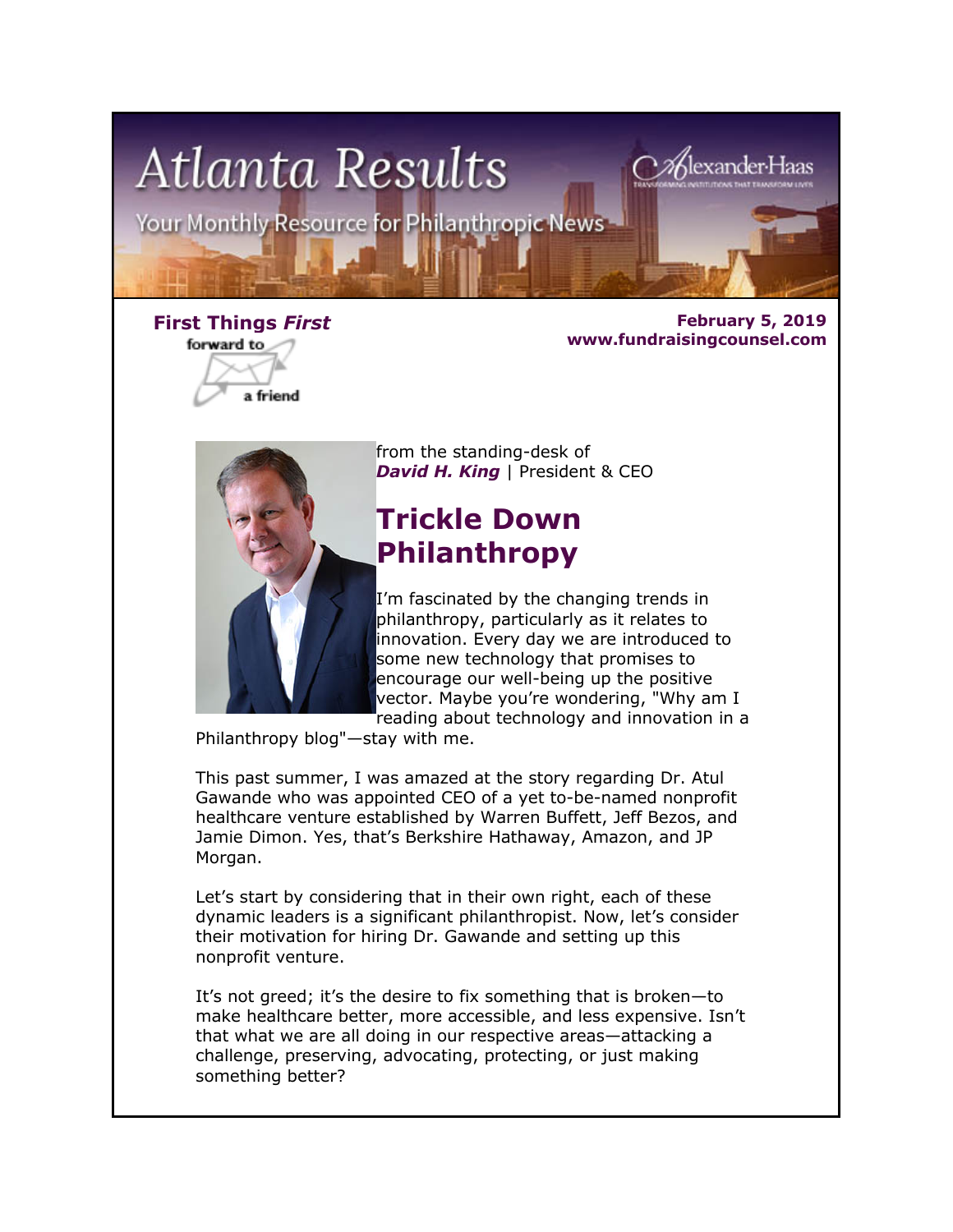#### **[Read more here...](http://fundraisingcounsel.com/trickle-down-philanthropy/)**



#### **3 Keys to Nonprofit Resilience**

In late 2018, the Stanford Social Innovation Review (SSIR) wrote about an interesting study conducted by the David and Lucile Packard Foundation in coordination with Fiscal Management Associates (FMA), which works with organizations around issues of capacity building.

The subject was how to help nonprofits achieve and maintain financial stability. Year in and year out, this continues to be the major issue facing our non-profit partners.

Fundraising and earned income play a big role in achieving financial stability, so the lessons from this two-year project are useful as we think about starting the New Year off on a strong note. FMA and the Packard Foundation found that three best practices made the biggest difference:

Plan and budget for multiple years, not just the year ahead. Taking a short-term perspective will mean that you usually will come up short. And donors want to know their gifts are being used to move your organization forward, not just bailing you out at the end of the fiscal year.

Use visual dashboards to track performance and inform Board and staff discussions. Dashboards help leaders, managers, and staff members more easily see key trends and make real-time plans for improving fundraising and financial performance. Tip: make sure Board giving is a key indicator on your dashboard.

Have a policy for building an operating reserve—and follow it. Financial resilience means that you can survive in lean times, and a reserve fund, sometimes taking the form of a quasi-endowment, can make the difference.

**[To learn more, read the full SSIR article here....](http://ssir.org/articles/entry/building_financially_resilient_nonprofits_lessons_from_the_field)**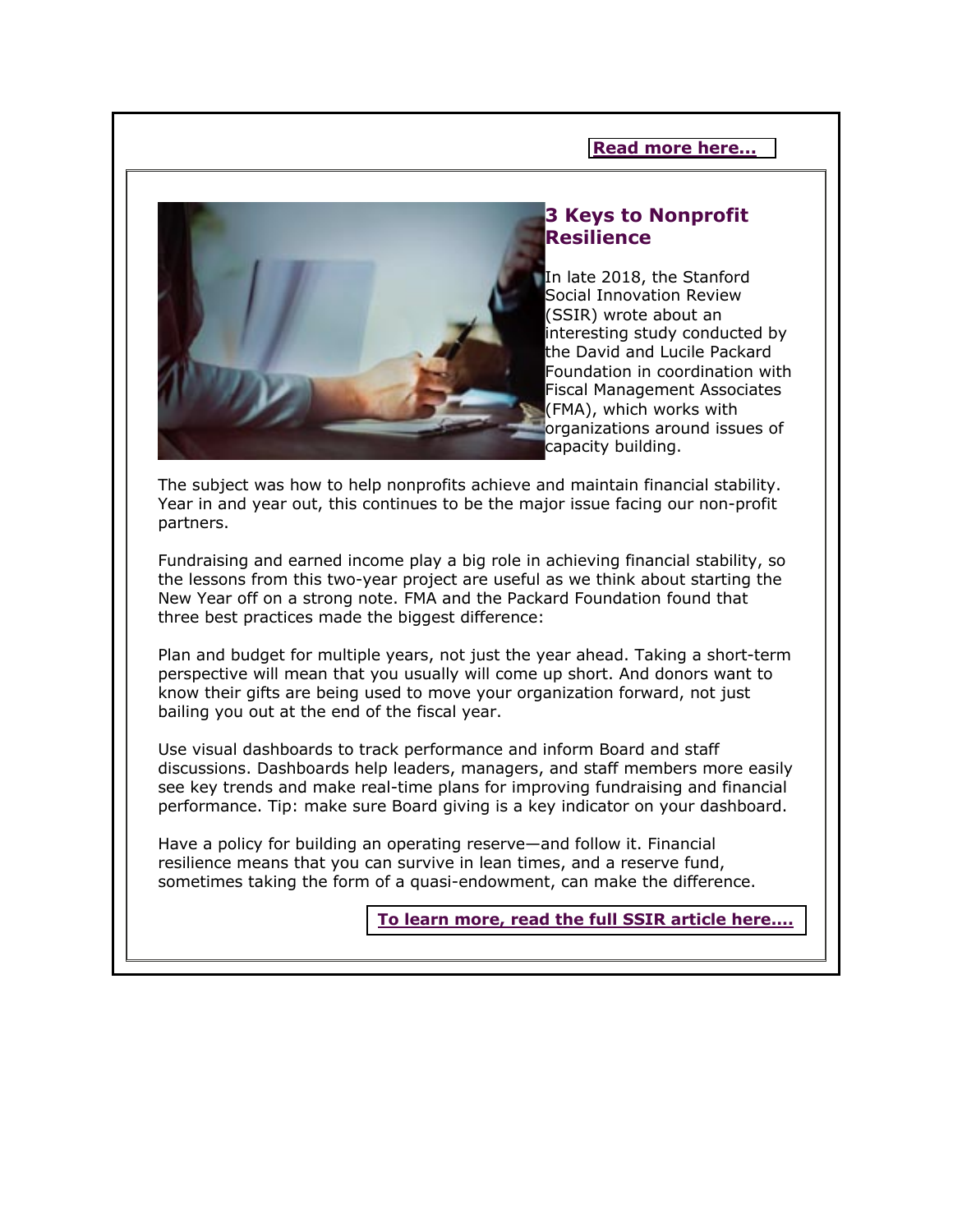

**Woodruff Arts Center**\* joins Alexander Haas President and CEO, David King to discuss the importance of planned giving.

The two dive into the continued impact of the 2017 Tax Act, managing fundraiser/donor relationships and how the arts are shaping the local

Atlanta community.

[Go here to listen to this podcast.](http://fundraisingcounsel.com/the-importance-of-planned-giving-with-lula-dawit-of-the-woodruff-arts-center/)

eaturing

THE WOODRUFF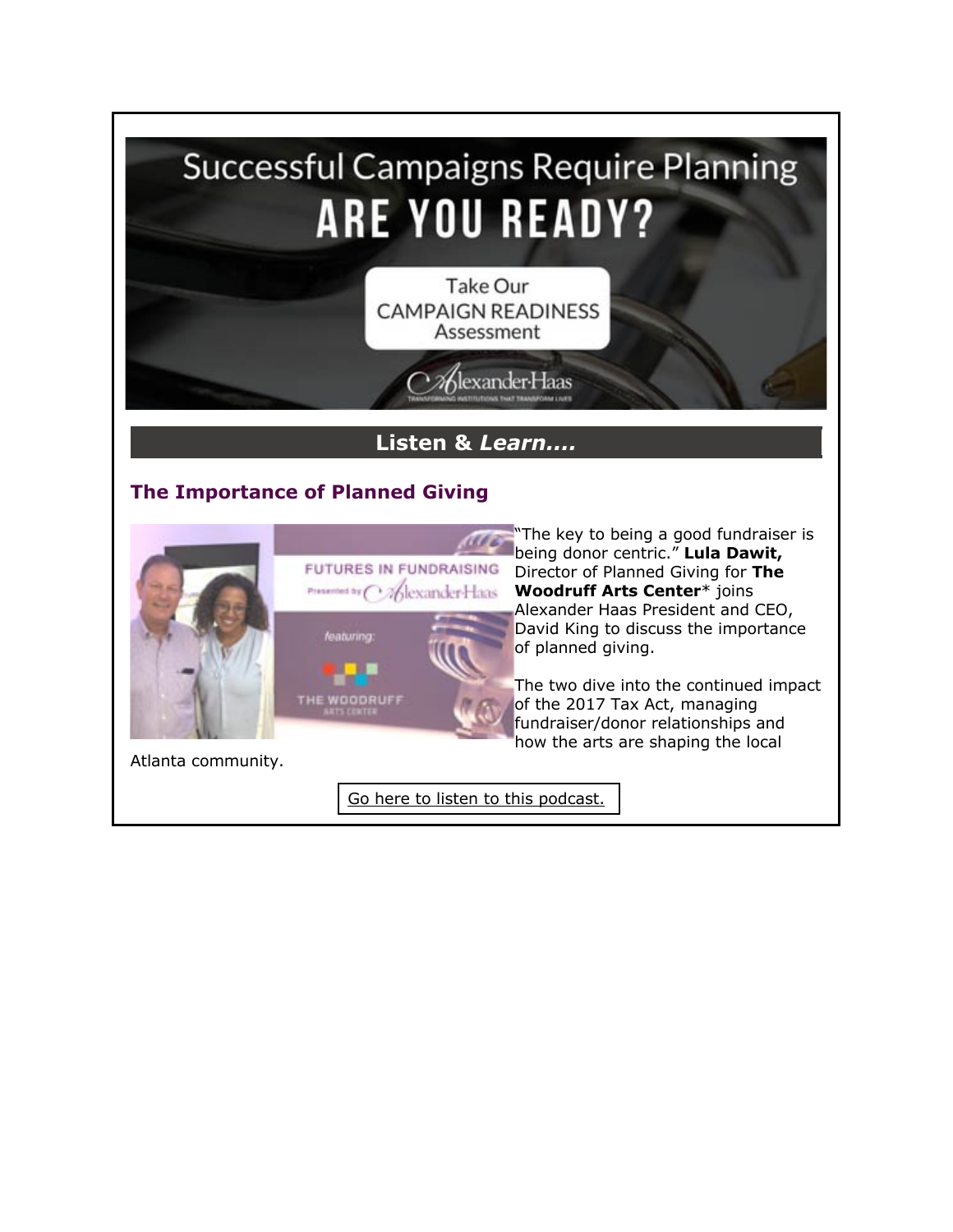

To download this show and catch up on others, find us [on iTunes.](http://itunes.apple.com/us/podcast/futures-in-fundraising/id986092373?mt=2)

*Listen* **[to all our podcasts here....](http://fundraisingcounsel.com/news-views/futures-in-fundraising-podcasts/)**

*\*Alumni Client Partner*

## **We'd Like You to** *Know....*

### **Carl G. Hamm Joins Our Team**

**Carl G. Hamm** was named Managing Partner for Museum and Performing Arts at Alexander Haas. Carl has nearly 30 years of senior management experience in the nonprofit sector, the majority of which is in senior development roles in the museum field.

Carl was most recently Deputy Director for Development and External Affairs for the **Saint Louis Art Museum.**

"Carl has a history of exceptional fundraising performance and will be a valuable asset to our firm, as well as to our museum and fine arts clients," said David H. King, President and CEO of Alexander Haas.

**[Read more about Carl here...](http://fundraisingcounsel.com/meet-the-team/carl-hamm/)**

### **Transforming Institutions**

For more than 30 years, Alexander Haas has been a fixture in the Atlanta nonprofit